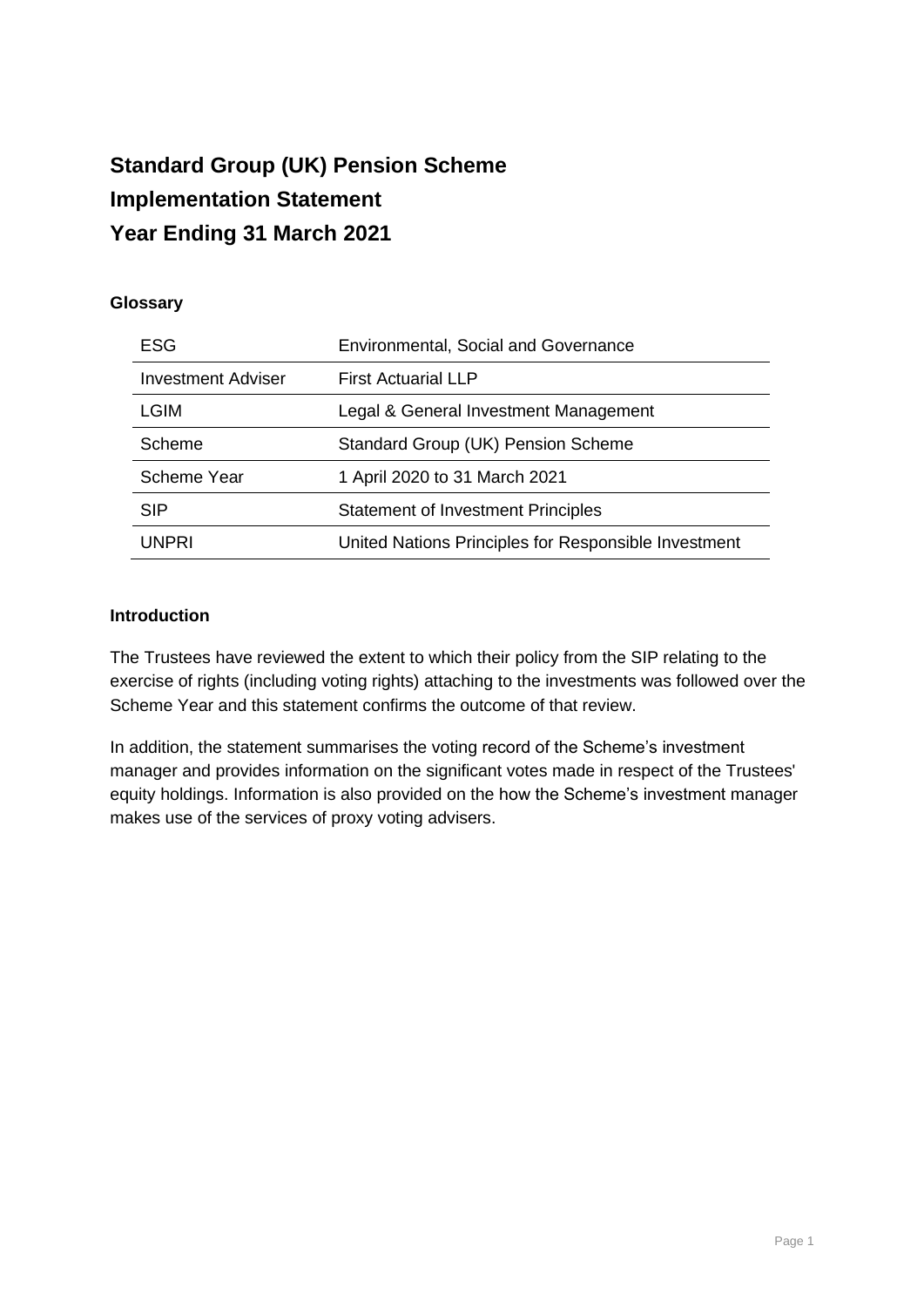## **Relevant Investments**

The Scheme's assets are invested in pooled funds and one of those funds includes an allocation to equities. Where equities are held, the investment manager has the entitlement to vote.

At the end of the Scheme Year, the Scheme invested in the following fund which included an allocation to equities:

• I GIM Diversified Fund

## **The Trustees' Policy Relating to the Exercise of Rights**

#### **Summary of the Policy**

The Trustees' policy in relation to the exercise of the rights (including voting rights) attaching to the investments is set out in the SIP. The SIP was updated during the Scheme Year to comply with new legislation which required additional information to be stated about the nature of the arrangements in place with the investment manager. Part of the new wording provided a more detailed explanation of the Trustees' policy relating to the exercise of rights.

A summary of the Trustees' policy is as follows:

- The Trustees believe that good stewardship can help create, and preserve, value for companies and markets as a whole and the Trustees wish to encourage best practice in terms of stewardship.
- The Trustees invest in pooled investment vehicles and therefore accept that ongoing engagement with the underlying companies (including the exercise of voting rights) will be determined by the investment manager's own policies on such matters.
- When selecting a pooled fund, the Trustees consider, amongst other things, the investment manager's policy in relation to the exercise of the rights (including voting rights) attaching to the investments held within the pooled fund.
- When considering the ongoing suitability of an investment manager, the Trustees (in conjunction with their Investment Adviser) will take account of any particular characteristics of that manager's engagement policy that are deemed to be financially material.
- The Trustees will normally select investment managers who are signatories to the UNPRI.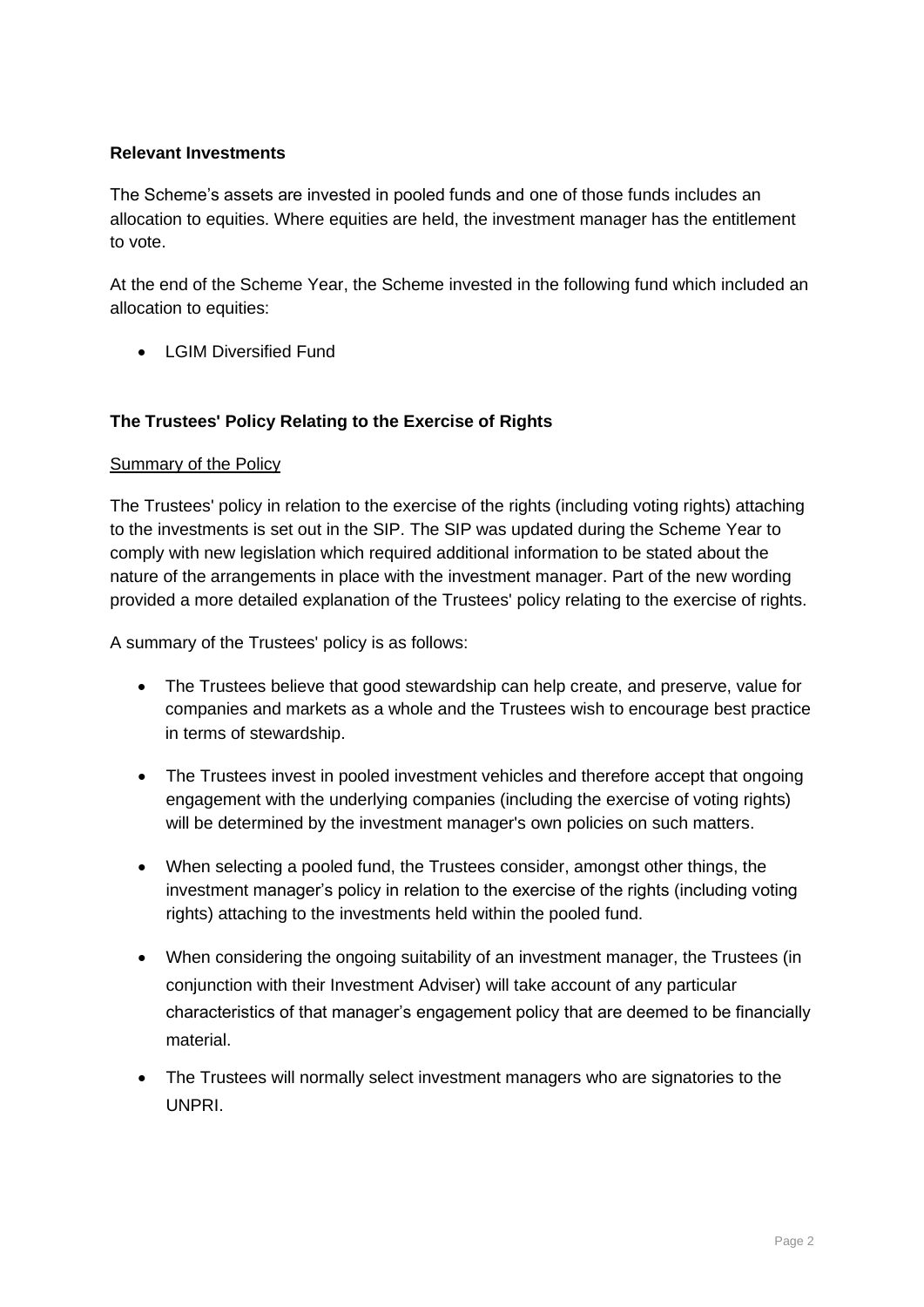• If it is identified that a fund's investment manager is not engaging with companies, the Trustees may look to replace that fund. However, in the first instance, the Trustees would normally expect their Investment Adviser to raise the Trustees' concerns with the investment manager.

## Has the Policy Been Followed During the Scheme Year?

The Trustees' opinion is that their policy relating to the exercise of rights (including voting rights) attaching to the investments has been followed during the Scheme Year. In reaching this conclusion, the following points were taken into consideration:

- There has been no change to the Trustees' belief regarding the importance of good stewardship.
- The Scheme's invested assets remained invested in pooled funds over the period.
- The Trustees did not select any new funds during the period.
- Whilst the Trustees did not consider the voting records of the investment manager during the Scheme Year, that analysis has now been undertaken. The Trustees, in conjunction with their Investment Adviser, have considered the voting record of the investment manager over the year ending 31 March 2021 as part of the work required to prepare this Implementation Statement. A summary of the key findings from that analysis is provided below.
- The investment manager used by the Scheme is a UNPRI signatory.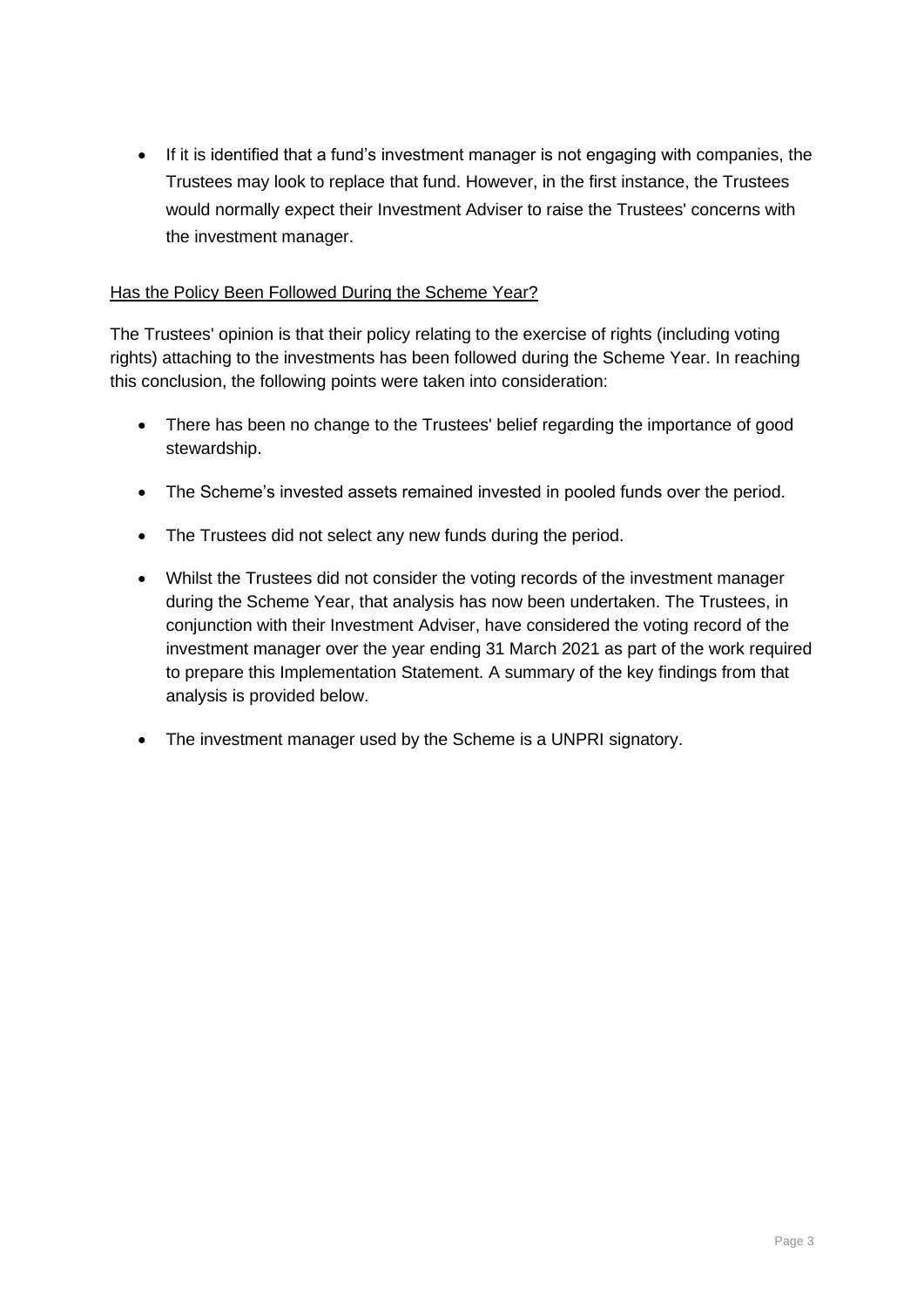## **The Investment Manager's Voting Record**

A summary of the investment manager's voting record is shown in the table below.

| <b>Investment Manager</b> |                        | Split of votes: |                                              |    |  |
|---------------------------|------------------------|-----------------|----------------------------------------------|----|--|
|                           | <b>Number of votes</b> | For             | Did not vote/<br><b>Against</b><br>abstained |    |  |
| <b>LGIM</b>               | 67,905                 | 82%             | 18%                                          | 1% |  |

*Notes*

*These voting statistics are based on the manager's full voting record over the 12 months to 31 March 2021 rather than votes related solely to the funds held by the Scheme.*

#### **Use of Proxy Voting Advisers**

| <b>Investment</b> | Who is their<br>proxy<br>voting |                                          |
|-------------------|---------------------------------|------------------------------------------|
|                   |                                 |                                          |
| <b>Manager</b>    | adviser?                        | How is the proxy voting adviser used?    |
|                   |                                 | ISS and IVIS provide research and ISS    |
|                   | ISS and                         | administer votes. However, all voting is |
| _GIM              | <b>IVIS</b>                     | determined by guidelines set by LGIM.    |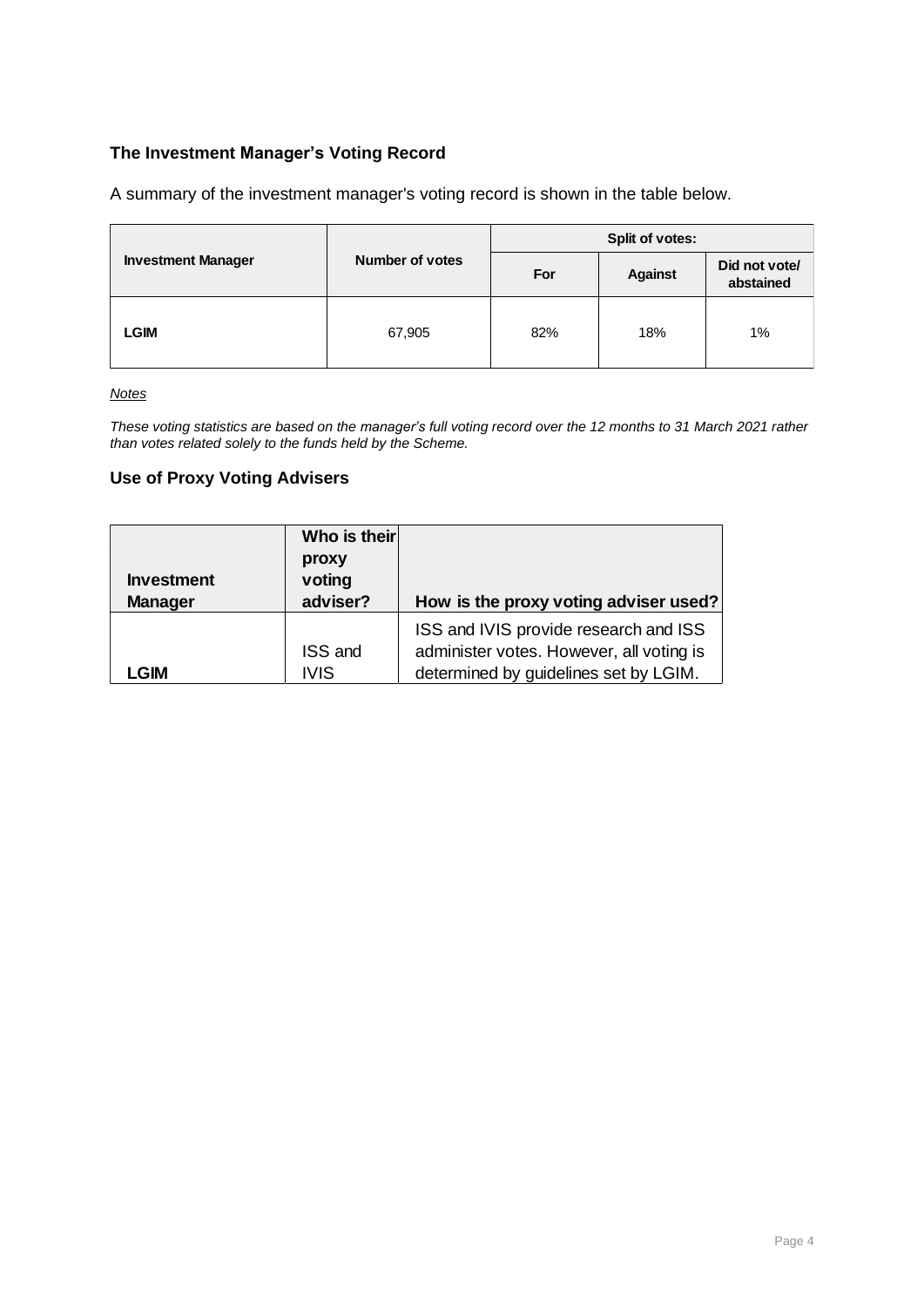## **The Investment Manager's Voting Behaviour**

The Trustees have reviewed the voting behaviour of the investment manager by considering the following:

- broad statistics of their voting record such as the percentage of votes cast for and against the recommendations of boards of directors (i.e. "with management" or "against management");
- the votes they cast in the year to 31 March 2021 on the most contested proposals in eight categories across the UK, the US and Europe;
- the investment manager's policies and statements on the subjects of stewardship, corporate governance and voting.

The Trustees have also compared the voting behaviour of the investment manager with its peers over the same period.

The Trustees' key observations are set out below.

## **Voting in Significant Votes**

Based on information provided by the Trustees' Investment Adviser, the Trustees have identified significant votes in eight separate categories. The Trustees consider votes to be more significant if they are closely contested. i.e. close to a 50:50 split for and against. A closely contested vote indicates that shareholders considered the matter to be significant enough that it should not be simply "waved through". In addition, in such a situation, the vote of an individual investment manager is likely to be more important in the context of the overall result.

The five most significant votes in each of the eight categories based on shares held by the Scheme's investment manager are listed in the Appendix. In addition, the Trustees considered the investment manager's overall voting record in significant votes (i.e. votes across all stocks not just the stocks held within the funds used by the Scheme).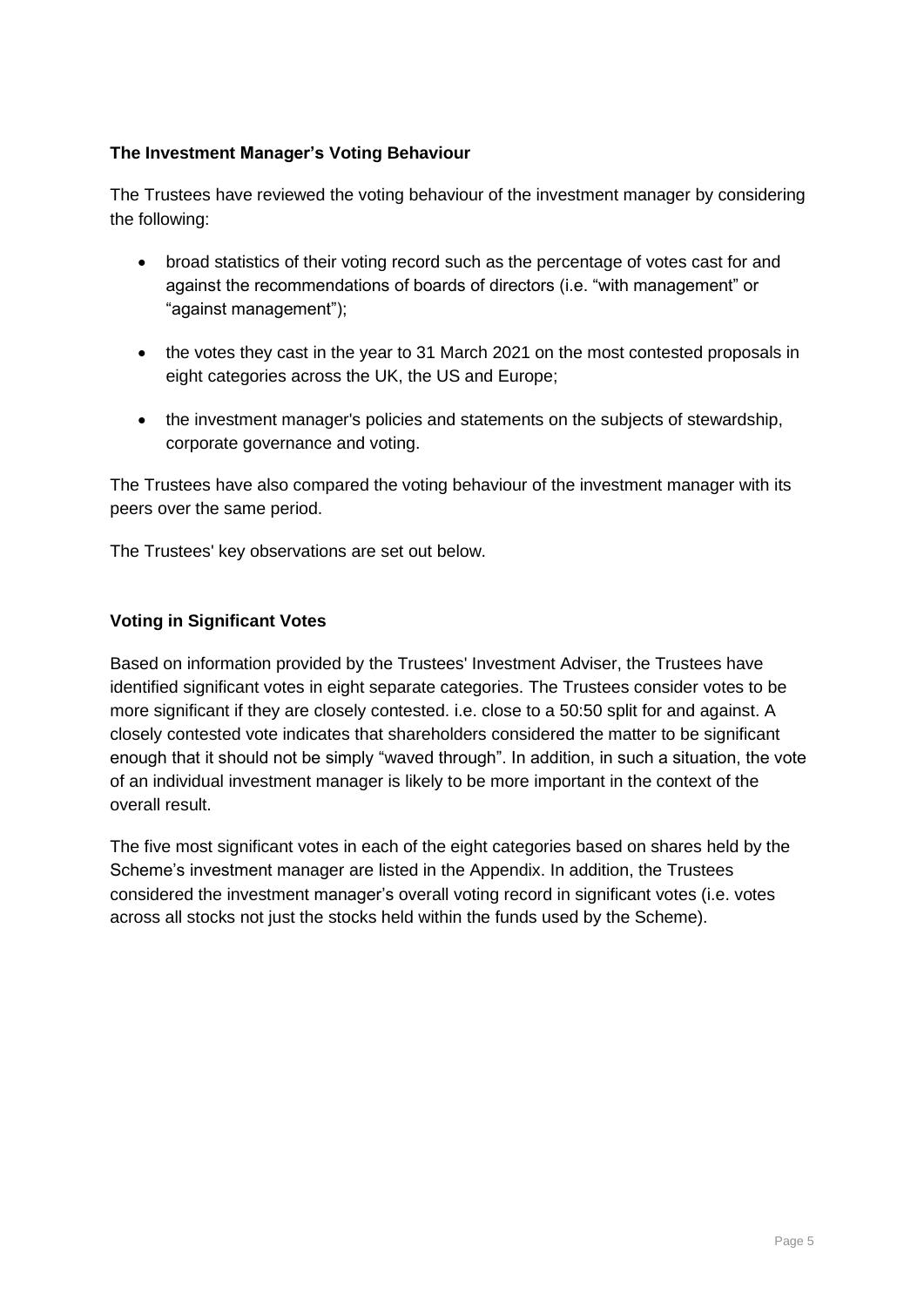## **Description of Voting Behaviour**

## LGIM

Relative to its peers, LGIM shows a higher tendency to vote against directors' proposals. The manager has also shown strong support for shareholders' proposals aimed at tackling a broad range of environmental and social issues.

The manager's voting policy is detailed and includes clear rationales and rules for when it will vote against directors' recommendations on a proposal.

LGIM opposed directors in 19% of votes during the year and showed a tendency to do this in contentious votes. This suggests that LGIM is taking its stewardship responsibilities seriously.

## **Conclusions**

Based on the analysis undertaken, the Trustees have no concerns regarding the voting records of LGIM.

The Trustees will keep the voting actions of the investment manager under review.

*Trustees agreed on 13 September 2021*

……………………………………………………………………….. Date: …………………….

Signed on behalf of the Trustees of the Standard Group (UK) Pension Scheme